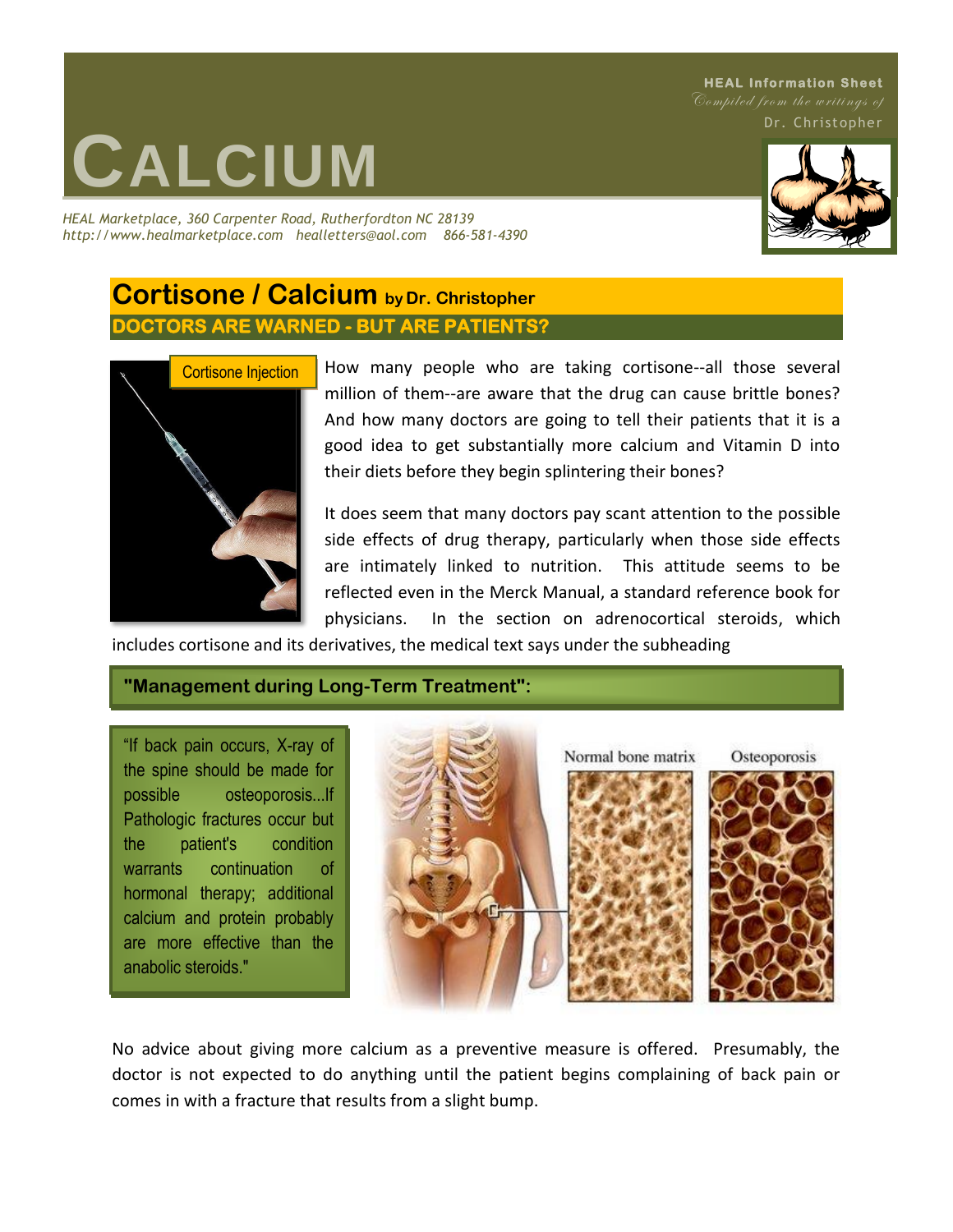Inorganic minerals are the ones that can be accepted into the body, but not assimilated. The inorganic minerals are accumulative, lie in deposits in weakened or injured parts of the body, to later give side effects or after effects.





Often times in purchasing calcium, potassium, phosphorus, iron, zinc, etc., we buy minerals of the inorganic type that has not gone through plant life and by osmosis made organic and given life so it can be assimilated. The type that can be assimilated is from herbs, fruits, vegetables, grains, nuts and seeds.

These are non-toxic, non-poisonous and non-habit forming, if chosen by one who knows assimilable herbs. We have been using a **Calcium Formula** for years to aid our patients and students in regaining a more perfect body structure.

The one way we can change the condition of the bowel structure is to treat it like we would a sick plant, and we do not want to be guilty of "casting seeds out on barren soil." The bone must be fed, must be given exercise, and must also be accompanied by faith--in knowing it will improve.

One of the finest foods we have to furnish calcium is a calcium formula we have used for many years. The combination of herbs used in this herbal formula is:

#### **Dr. Christopher's Calcium Formula**

- ✓ **Horsetail Grass:** Contains manganese, zinc, silicon, iron, magnesium, chlorine, sodium, potassium, calcium and phosphorus.
- ✓ **Comfrey Root:** Contains calcium, phosphorus, potassium, iron and allantoin.
- ✓ **Oat Straw:** Contains calcium, phosphorus, potassium, sodium, chlorine, magnesium and iron.
- ✓ **Lobelia**: Contains potassium, sodium, iron, phosphorus and calcium.

In these four herbs, which work together so well, you will notice they are all high in calcium, high in potassium and have all the other minerals needed in the construction of bone--all accentuated with allantoin from the comfrey root for the speeding of cell proliferation.

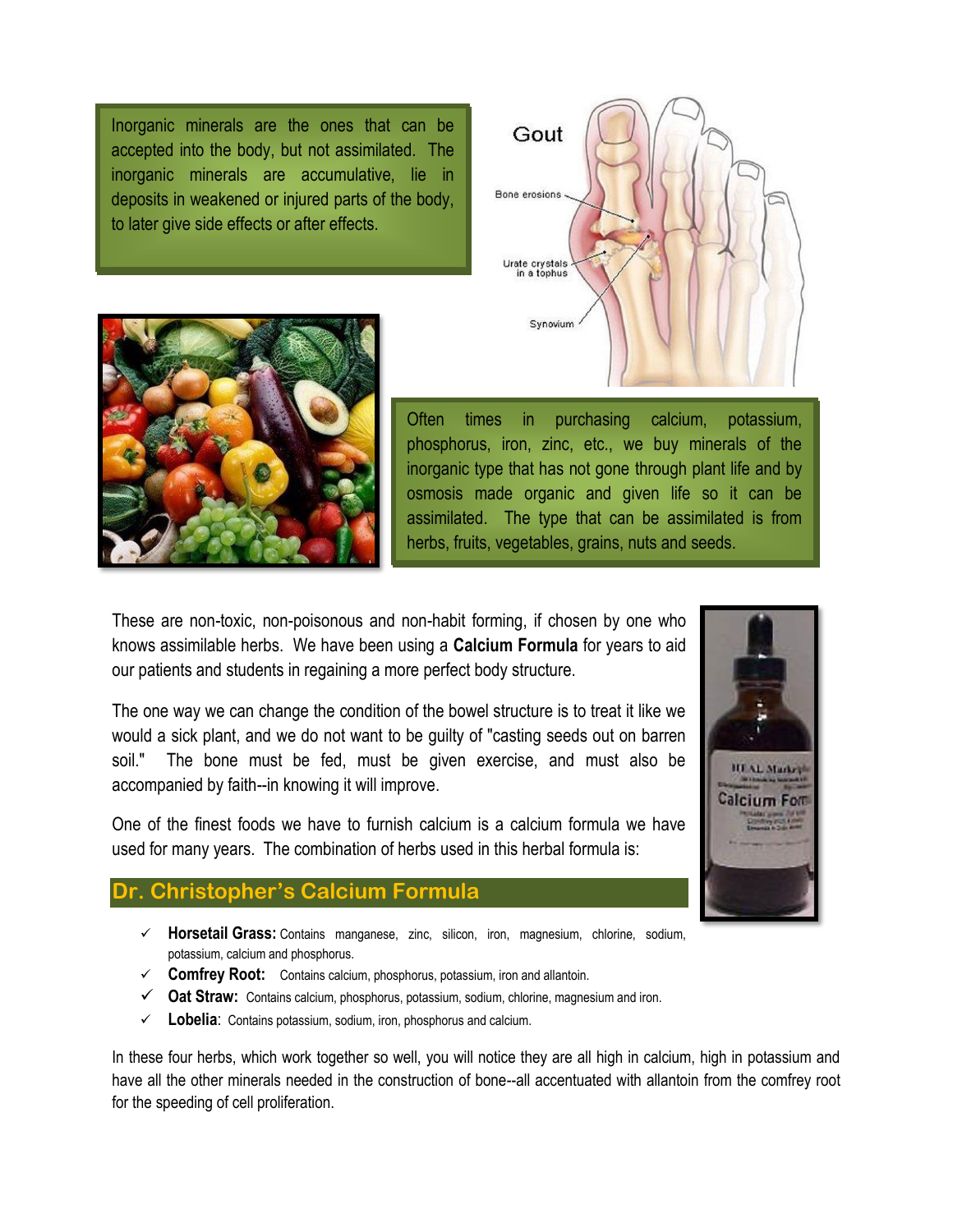**Three Oil Massage for Increased Calcium Absorption Vitamin D is always needed in bone construction and this comes from the powerful sun.**

By following the routine of the three oil massage program, Vitamin D can be obtained in adequate amounts, without burning.

This program consists of entire body massage with

- Castor oil each day for two days
- **O** The next two days with olive oil and
- **O** The following two days with wheat germ oil.

Rest one day and repeat this cycle week after week.

| Sunday <sup>'</sup> | Mondav     | Tuesdav   | Wednesday | Thursday       | <b>Friday</b>            | Saturday         |
|---------------------|------------|-----------|-----------|----------------|--------------------------|------------------|
| Day?                | Dav 2      | Dav 3     | Dav 4     | Dav            | Dav 6                    | Dav <sup>-</sup> |
| Castor Oil          | Castor Oil | Olive Oil | Olive Oil | Wheat Germ Oil | <b>Wheat Germ</b><br>Oil | Rest             |

**Immediately after the oil massage, lie in the sun--entire bare body exposed--two minutes first day on front and two minutes on back.**

Each additional day add two minutes front and back. With this procedure there will be no burn.



**In fifteen days in the sun you are up to one hour a day.** 

Also eat plenty of whole, presoaked and low- heated grains and plenty of good fresh green vegetables such as watercress.

#### **ACTIVITY FORTIFIES THE BONES**



In 1970, at the annual meeting of the Swedish Medical Society held in Stockholm, Drs. Nils Westlin and Bo Nilsson of Malmo, Sweden reported that when they measured bone densities in young men they found that 64 athletes had significantly higher bone density than 39 non-athletes of the same age. Density was found to rise with increases in physical activity (Medical Tribune, February 6, 1970).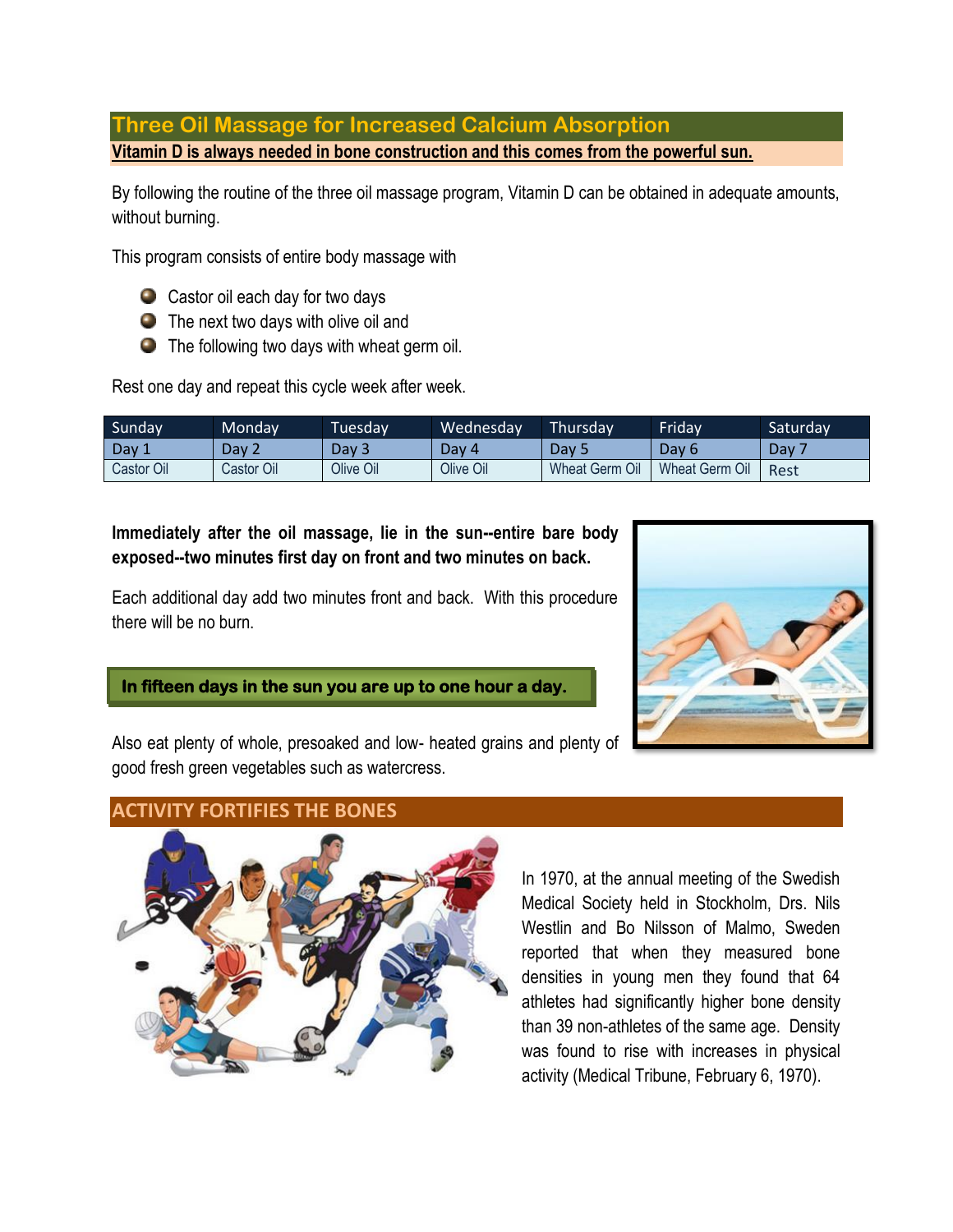Dr. Carlton Fredericks has said that women with bones weakened by osteoporosis should, if they are capable of doing it, skip rope as a means of therapeutic exercise. **The impact on the spine, vertically exerted, generates the electrical forces that drive calcium to the bone areas requiring reinforcement** (The Carlton Fredericks Newsletter of Nutrition, July 1, 1972).

Obviously, an elderly man or woman isn't suddenly going to take up jumping rope after having not exercised for several years. But much the same effect could be gained from walking. A brisk walk at least, for those unable to perform more vigorous exercise, is essential if bones are to stay healthy.

### **Broken Bone That Would Not Knit**



Over the years of practice I have had a number of patients who have

had broken bones from osteoporosis. One case was a woman in her middle eighties with a fractured hip. After three months in a cast it showed no sign of healing, any more than two pieces of stick growing together. This woman was frightened because she was told that if the hip bones did not knit after putting on another cast for three months, they would cut her leg open and use stainless steel rods, bolts and nuts to make it possible for her to at least get around on crutches.

This was in the early sixties and not much comfrey was available then. The lady's daughter was in one of my classes, and we asked the students to help out by donating as much comfrey as they could. We had



enough donated from the class members that the patient had from a pint to a quart of comfrey green drink or comfrey tea each day, six days a week, week after week. At the end of this "three months," the cast was removed and the doctors were amazed, because during the first three months were was "no knitting" of the bone even evident, but with the comfrey being taken orally during the next three-month period the leg was healed. The daughter told us her mother was out square dancing within a couple of weeks after the cast was removed!

Since this case was so outstanding we have had a formula developed called **"bone, flesh and cartilage."** This formula has done miraculous things with broken backs, legs, hips, etc. This formula has been used on curvature of the spine, polio, multiple sclerosis, and muscular dystrophy, stroke and arthritis of the bone. This formula is used externally as well as orally and has brought tremendously fast results.